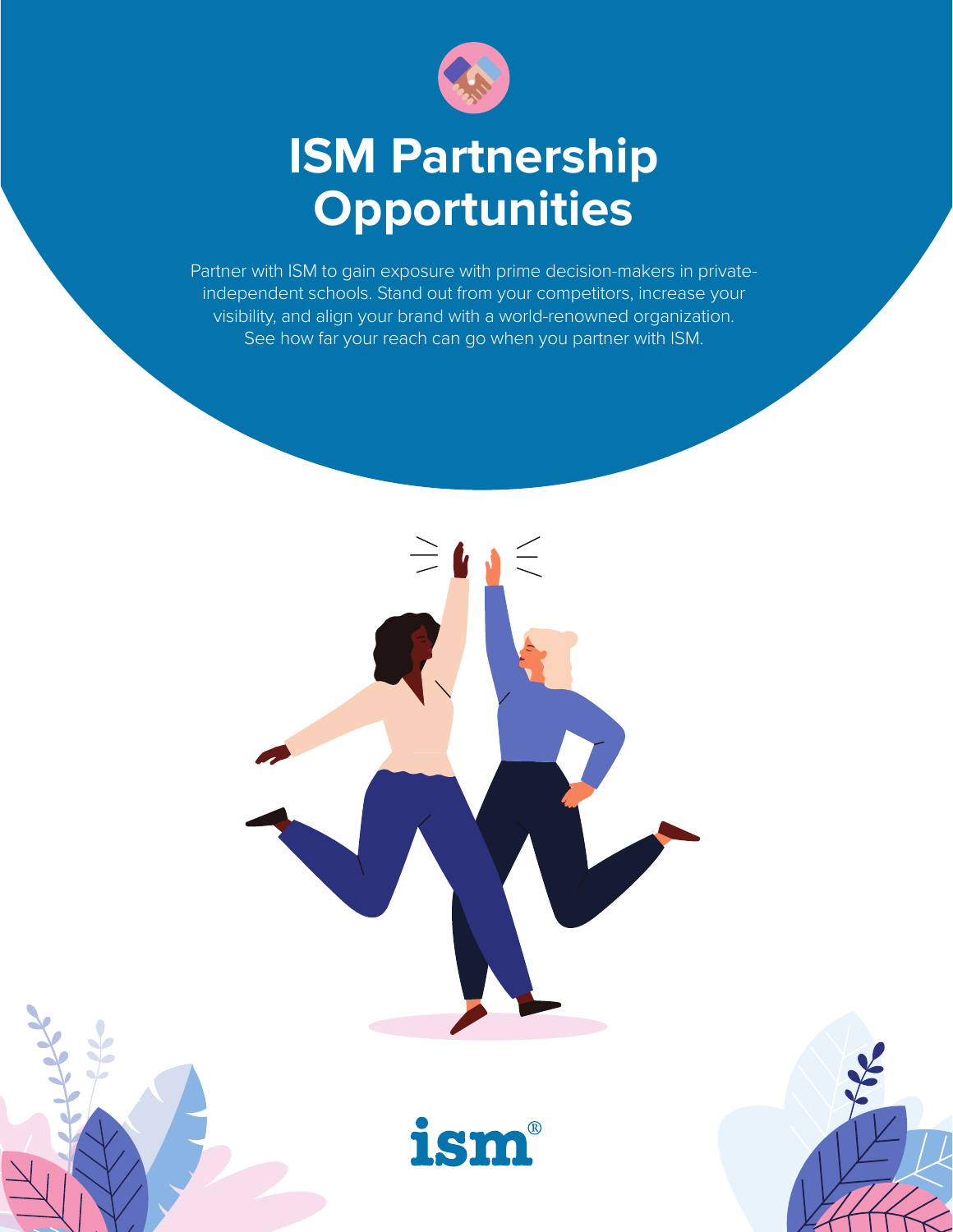We began with a simple visionstrengthen private-independent schools by empowering school leaders who have dedicated their lives to helping children succeed. **Since 1975, we have been driven by the same mission—advance school leadership to enrich the student experience.**

#### **Mission Statement**

ISM is dedicated to the advancement of school management. We provide creative strategies by combining extensive research, proven management techniques, and personalized service.

#### **Diversity Statement**

We believe in the power of education, equality, empathy, and respect. Private education must exist for public good. Here at ISM, we deeply believe in equality, compassion, integrity, and justice for all human beings. We strive to create an inclusive culture that celebrates diverse voices and values each employee's true, authentic self. We believe that by committing to listening, learning, engaging, and growing, we better serve our employees, schools, and students.

8,000 + Private-school leaders supported

175 + Live and on-demand

webinars covering key strategies and trends

I so appreciate ISM's unified, well-reasoned vision for effective school management.

 $66$ 

Christina McClendon *Library and Technology Department Chair* Harvard-Westlake School, CA Silver member since 2015

 $55$ 

2,000 +

Research-packed articles in member-exclusive publications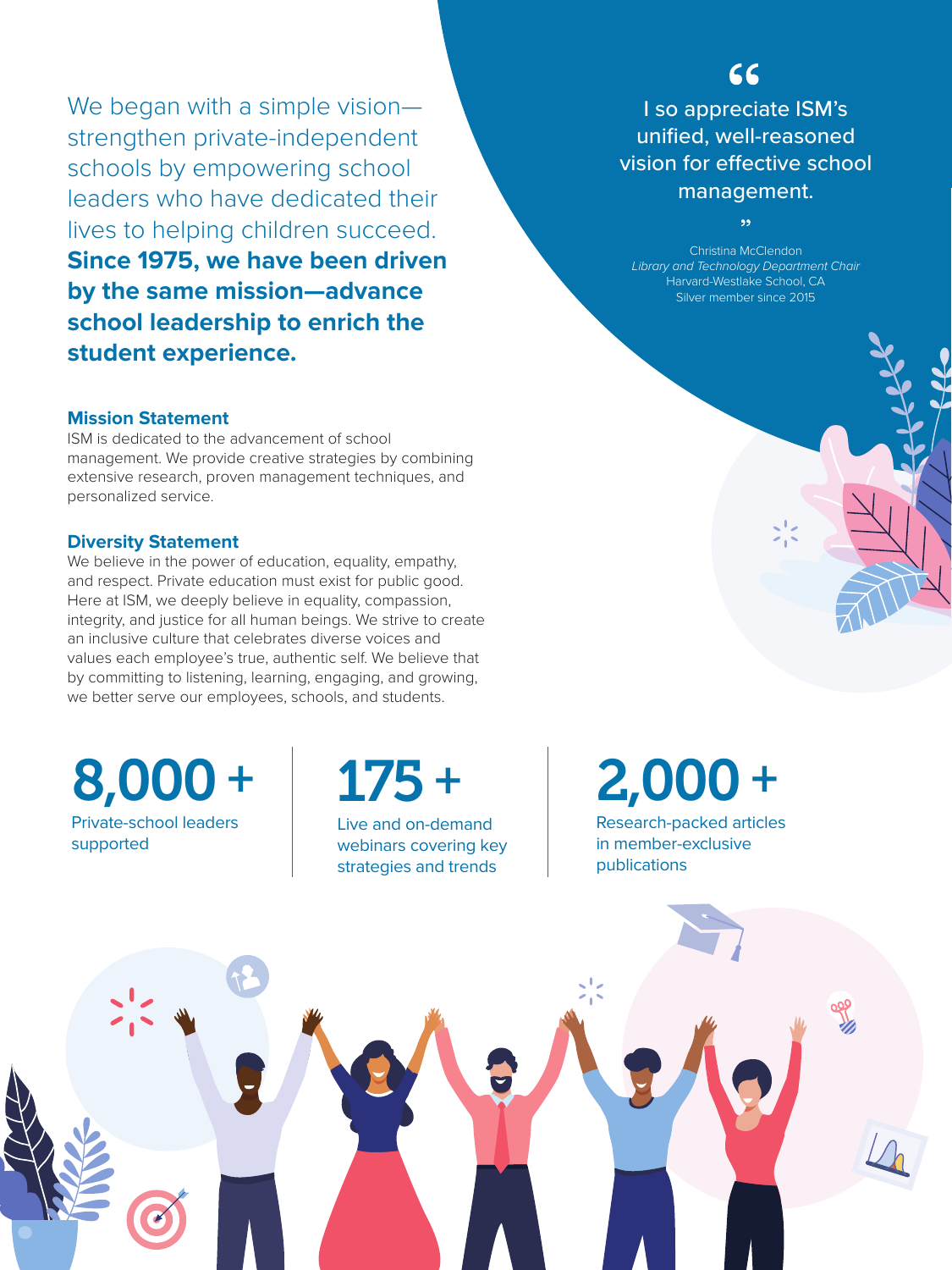### **Reach ISM's Audience**

By partnering with us, your brand will be front and center with key decision-makers in private-independent schools.

ACADEMIC LEADERS **7%**

> DEVELOPMENT **15%** DIRECTORS

ADMISSION & MARKETING **LEADERS** 

**19%**

TRUSTEES **11%**

BUSINESS **22% OFFICERS** 

**SCHOOL HEADS** 

**26%**

Our email list includes 46,000 Trustees, administrators, teachers, and other key leaders looking for guidance and support.

#### **Membership: Actively Engaged Audience**

ISM members are key decision-makers and our most engaged school leaders. They frequently look to ISM for advice, insight, and guidance. As a primary benefit, members receive monthly print copies of *Ideas & Perspectives*, ISM's flagship publication.

| Silver   | 1,578 |
|----------|-------|
| Gold     | 5,803 |
| Platinum | 260   |

#### **Website Reach and Engagement**

Isminc.com is the hub of all our research, reports, articles, and services. Numbers are for 2020.

| Users                | 293,647   |
|----------------------|-----------|
| Sessions             | 485,933   |
| Page Views           | 1,040,610 |
| Average Time on Page | 00:01:52  |

#### **The Source Newsletter Engagement**

Our weekly content-based newsletter provides articles and other resources to support school leaders.

| Cadence             | 2 per month |
|---------------------|-------------|
| Total Opens in 2020 | 545,020     |
| Click-Throughs      | 50.124      |

#### **Social Media Reach and Engagement**

We share articles, videos, and updates with private school leaders around the world.

| Facebook | 3,873  |
|----------|--------|
| LinkedIn | 12,438 |
| Twitter  | 3,505  |

#### **International Circle Community Engagement**

International Circle offers content, coaching, and community for international student program managers. This is an added benefit for ISM Gold and Platinum members.

| Cadence  | 1 new piece of content<br>every week |
|----------|--------------------------------------|
| Audience | 6,000 Gold & Platinum<br>members     |

#### **Webinar Reach and Engagement**

ISM Consultants and partners present research, data, and strategies weekly.

|                              | <b>FREE</b>    | <b>PAID</b>    |
|------------------------------|----------------|----------------|
| Cadence                      | 30<br>per year | 50<br>per year |
| Average Registrants          | 524            | 219            |
| Average Response Rate        | 35%            | 35%            |
| Average Leads<br>Per Webinar | $38+$          | $16+$          |

#### **Workshop Reach and Engagement**

ISM Consultants and partners provide one-on-one support to key school decision-makers in our hands-on workshops.

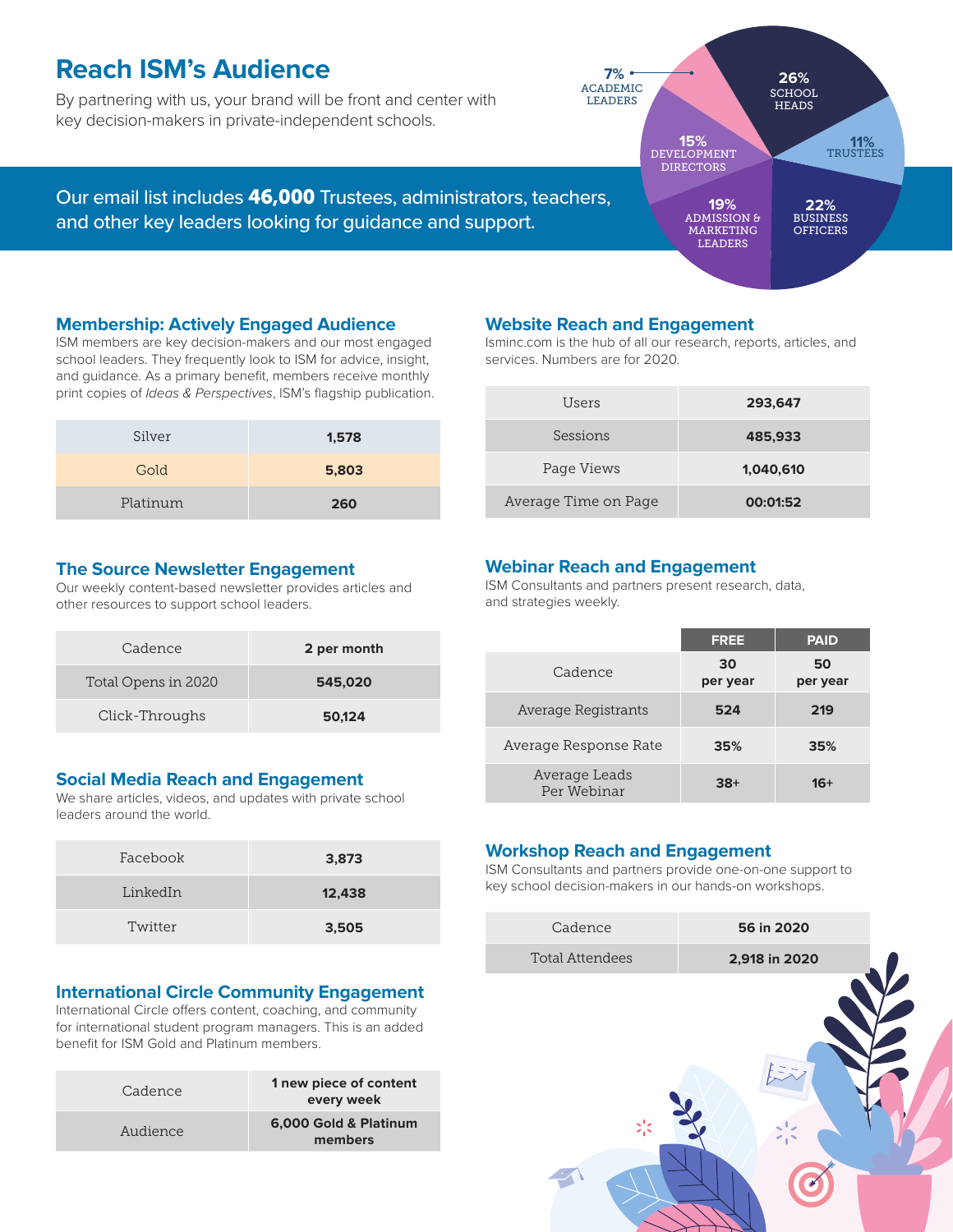# **Partnership Opportunities: At a Glance**

| <b>10 AVAILABLE</b>                                                                                                           | <b>6 AVAILABLE</b>                                                                                         | <b>5 AVAILABLE</b>                                                                                                                                                              | <b>4 AVAILABLE</b>                                                                                                                                               |  |  |
|-------------------------------------------------------------------------------------------------------------------------------|------------------------------------------------------------------------------------------------------------|---------------------------------------------------------------------------------------------------------------------------------------------------------------------------------|------------------------------------------------------------------------------------------------------------------------------------------------------------------|--|--|
| <b>Content</b><br><b>Contributor (CC)</b>                                                                                     | <b>Workshop</b><br><b>Supporter (WS)</b>                                                                   | <b>Dual</b><br><b>Collaborator (DC)</b>                                                                                                                                         | <b>Exclusive</b><br><b>Partner (EP)</b>                                                                                                                          |  |  |
| \$15,000 per year                                                                                                             | \$25,000 per year                                                                                          | \$50,000 per year                                                                                                                                                               | \$100,000 per year                                                                                                                                               |  |  |
| <b>Get your message</b><br>out to the broadest<br>audience with the<br>widest distribution.                                   | <b>Capture engaged leads</b><br>through content-driven<br>sales funnel.                                    | <b>Double your brand</b><br>exposure to highlight<br>your offerings with<br>multiple events.                                                                                    | <b>Use ISM's dedicated</b><br>platform to showcase<br>your brand to a captive<br>audience with the<br>highest number of                                          |  |  |
| $\bigotimes$ Contribute articles                                                                                              | $\bigcirc$ Lead workshop<br>and webinar                                                                    | $\bigcirc$ Lead workshops<br>and webinars                                                                                                                                       | touchpoints.                                                                                                                                                     |  |  |
| $\bigotimes$ Ad placement                                                                                                     | $\bigotimes$ Contribute articles                                                                           | $\bigotimes$ Contribute articles                                                                                                                                                | $\bigcirc$ Dedicated presentation<br>about your brand                                                                                                            |  |  |
| <b>Brand exposure:</b>                                                                                                        |                                                                                                            |                                                                                                                                                                                 | $\bigcirc$ Partnership sponsorship                                                                                                                               |  |  |
| • In The Source or                                                                                                            | $\bigotimes$ Collect leads                                                                                 | $\bigotimes$ Collect leads                                                                                                                                                      |                                                                                                                                                                  |  |  |
| <b>International Circle</b><br>content community                                                                              | <b>Brand exposure:</b>                                                                                     | $\bigotimes$ Ad placement                                                                                                                                                       | $\bigcirc$ Lead workshops<br>and webinars                                                                                                                        |  |  |
| • Through dedicated                                                                                                           | • In The Source or<br><b>International Circle</b>                                                          | <b>Brand exposure:</b>                                                                                                                                                          | $\bigotimes$ Collect leads                                                                                                                                       |  |  |
| landing page<br>• With ISM's actively<br>engaged audience<br>through Ideas &<br>Perspectives, our<br>flagship advisory letter | content community                                                                                          | • In The Source or<br><b>International Circle</b><br>content community                                                                                                          | $\bigotimes$ Ad placement                                                                                                                                        |  |  |
|                                                                                                                               | • Through dedicated<br>landing page                                                                        |                                                                                                                                                                                 |                                                                                                                                                                  |  |  |
|                                                                                                                               | • Through live<br>ISM webinar and<br>workshop<br>• Included in ISM<br>marketing<br>• Lead generation tools | • Through dedicated<br>landing page<br>• With ISM's actively<br>engaged audience<br>through Ideas &<br>Perspectives, our<br>flagship advisory letter<br>• Through multiple live | <b>Brand exposure:</b><br>• In The Source or<br><b>International Circle</b><br>content community<br>• Through dedicated<br>landing page<br>• With ISM's actively |  |  |
|                                                                                                                               |                                                                                                            | ISM webinars and                                                                                                                                                                | engaged audience<br>through Ideas &                                                                                                                              |  |  |
|                                                                                                                               | Want to reach schools with international student programs?                                                 | workshops<br>• Included in ISM                                                                                                                                                  | Perspectives, our<br>flagship advisory letter                                                                                                                    |  |  |
| <b>International Circle</b><br><b>Content Contributor (IC)</b><br>\$5,000 per year                                            |                                                                                                            | marketing<br>• Lead generation tools                                                                                                                                            | • Through live ISM<br>webinars and<br>workshops                                                                                                                  |  |  |
|                                                                                                                               | See opportunities to promote your brand to our International                                               |                                                                                                                                                                                 | • Included in ISM<br>marketing                                                                                                                                   |  |  |
|                                                                                                                               | Circle community, a group of engaged and dedicated school                                                  |                                                                                                                                                                                 | • Lead generation tools                                                                                                                                          |  |  |
| <b>Brand exposure:</b>                                                                                                        | leaders who manage international student programs.                                                         |                                                                                                                                                                                 | • Dedicated<br>presentation                                                                                                                                      |  |  |
| • Contribute articles with your logo and link to be included to<br>the International Circle content community (6x/year)       |                                                                                                            |                                                                                                                                                                                 | • Partnership<br>sponsorship                                                                                                                                     |  |  |
| • Co-host International Circle webinar as an expert partner<br>service.)                                                      | (4x/year) (Webinars act as lead generation for your product/                                               |                                                                                                                                                                                 |                                                                                                                                                                  |  |  |
| • Partnership acknowledgment in International Circle<br>Community newsletter (2x/month)                                       |                                                                                                            |                                                                                                                                                                                 |                                                                                                                                                                  |  |  |
| • Opportunity to host live Q&A session with post-event survey                                                                 |                                                                                                            |                                                                                                                                                                                 |                                                                                                                                                                  |  |  |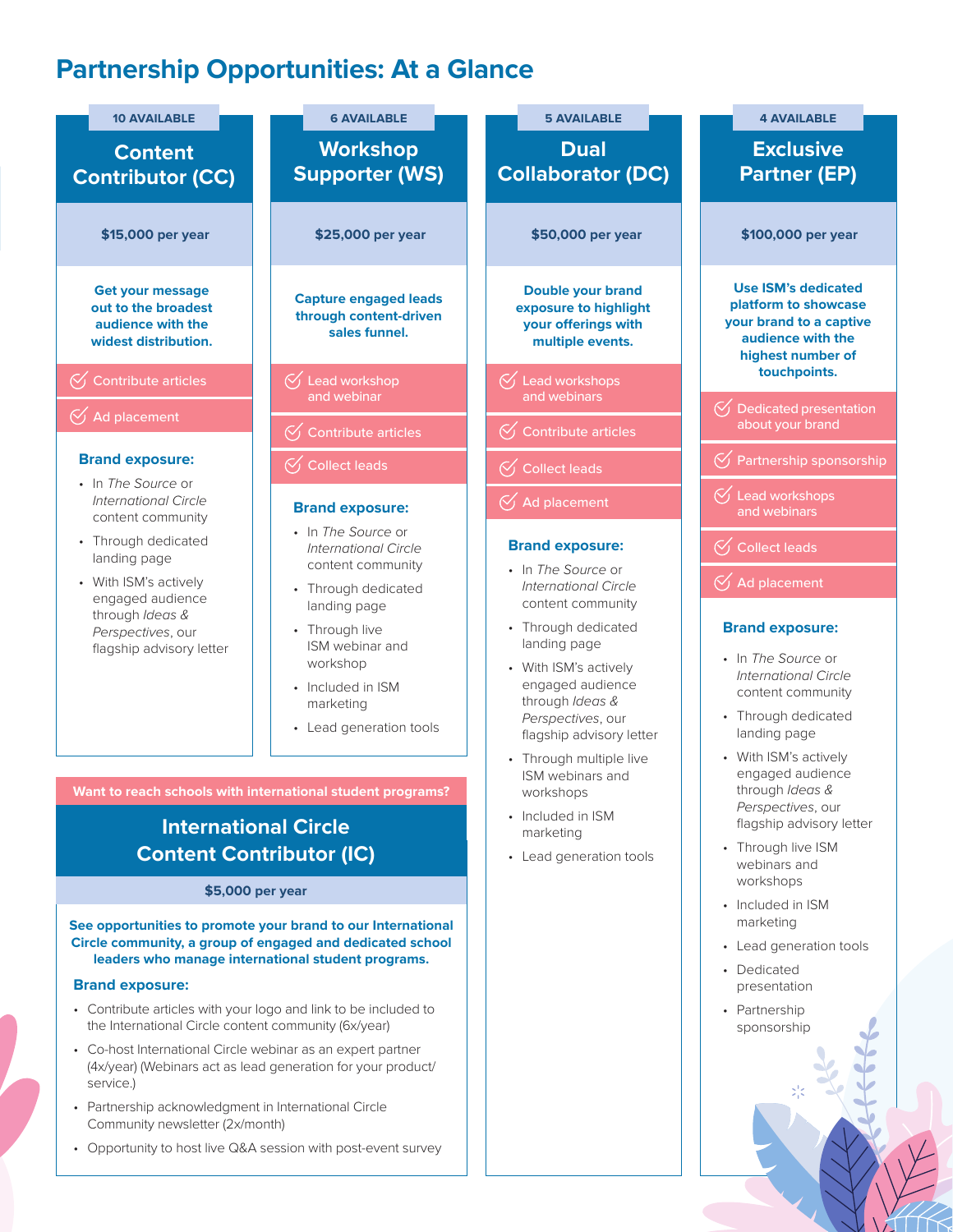## **Partnership Opportunities: Details**

|                                                                                                                                                                                                                      | <b>SPONSORSHIP LEVEL</b>                     |                             |                            |                                            |                                                                                                                           |
|----------------------------------------------------------------------------------------------------------------------------------------------------------------------------------------------------------------------|----------------------------------------------|-----------------------------|----------------------------|--------------------------------------------|---------------------------------------------------------------------------------------------------------------------------|
|                                                                                                                                                                                                                      | IC                                           | <b>CC</b>                   | <b>WS</b>                  | <b>DC</b>                                  | <b>EP</b>                                                                                                                 |
| <b>NEWSLETTER ENGAGEMENT</b><br>Contribute articles with your logo and a clickable CTA to be<br>included in The Source newsletter or International Circle<br>content community, depending on your audience and goals | 6 per year<br>(International<br>Circle only) | 10 <sup>1</sup><br>per year | $\overline{2}$<br>per year | 10<br>per year                             | 10 <sup>°</sup><br>per year<br>(We recommend you plan for 1 "article" pre-<br>event and 1 post-event. See the ISM Webinar |
| <b>MEMBERSHIP REACH</b><br>Full-page print ad included in the monthly mailing of Ideas &<br>Perspectives, our member-exclusive advisory letter                                                                       |                                              | 10<br>per year              |                            | and ISM Workshop lines.)<br>10<br>per year | 10 <sup>10</sup><br>per year                                                                                              |
| <b>CUSTOM LANDING PAGE</b><br>Link to landing page (ISM-designed) which can include your<br>videos, PDFs, and materials with lead gen form                                                                           |                                              | $\mathbf 1$                 | $\mathbf{1}$               | $\mathbf{1}$                               | $\mathbf{1}$                                                                                                              |
| <b>ISM WORKSHOP</b><br>Co-brand an ISM workshop                                                                                                                                                                      |                                              |                             | $\mathbf{1}$               | $\overline{2}$                             | $\overline{2}$                                                                                                            |
| <b>ISM WEBINAR</b><br>Co-host an ISM Webinar as an expert partner (Webinars act<br>as lead generation for your product/service as well as the<br>workshop you co-brand)                                              | 4 per year<br>(International<br>Circle only) |                             | $\mathbf{1}$               | $\overline{2}$<br>(one per<br>event)       | $\overline{2}$<br>(one per<br>event)                                                                                      |
| <b>POST-EVENT SURVEY</b><br>Post-event (both webinar and workshop) survey with direct<br>leads for your CTA                                                                                                          | 4 per year<br>(International<br>Circle only) |                             | $\mathbf 1$                | $\overline{2}$<br>(one per<br>event)       | 4<br>(one per<br>event)                                                                                                   |
| <b>MARKETING &amp; DISTRIBUTION INCLUDED</b><br>May include print, digital, and social media                                                                                                                         |                                              |                             | Per event                  | Per event                                  | Per event<br>and for<br>partnership                                                                                       |
| <b>DEDICATED PRESENTATION</b><br>Present a webinar specifically about your product or service<br>to ISM's audience                                                                                                   |                                              |                             |                            |                                            | $\overline{2}$                                                                                                            |
| <b>PARTNERSHIP SPONSORSHIP</b><br>Partnership acknowledgment on marketing materials for all<br>major ISM events                                                                                                      |                                              |                             |                            |                                            | 1                                                                                                                         |
| $\frac{1}{2}$                                                                                                                                                                                                        |                                              |                             |                            | いく                                         |                                                                                                                           |
|                                                                                                                                                                                                                      |                                              |                             |                            |                                            |                                                                                                                           |
|                                                                                                                                                                                                                      |                                              |                             |                            |                                            |                                                                                                                           |

Learn more about ISM's sponsorship opportunities. Contact Chris Pryor, *Director of Business Development* at **chris.pryor@isminc.com** or **302-656-4944**.